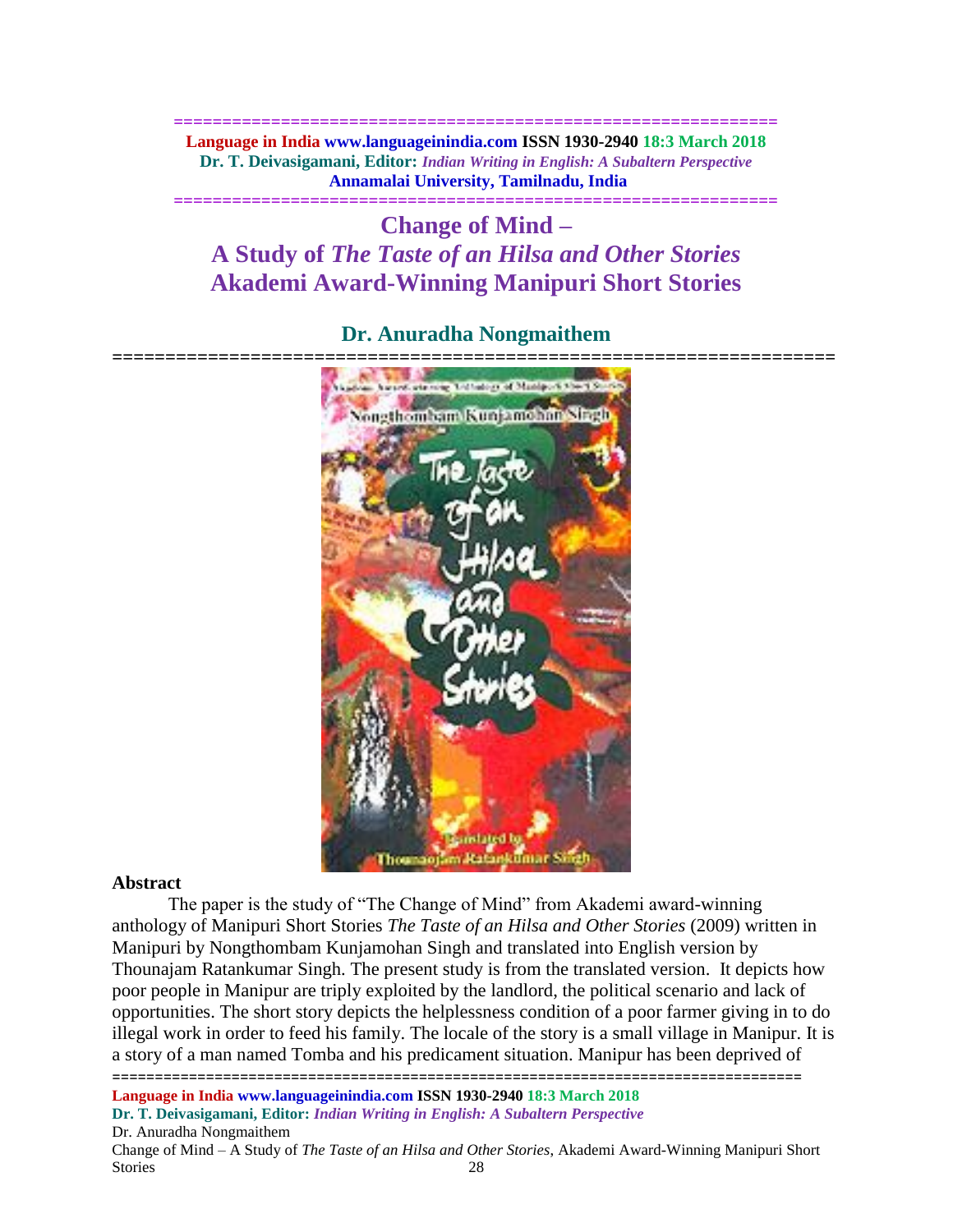opportunity from the rest of the mainland due to its geographical location. Lack of proper connectivity with the rest of the nation is one major drawback.

**Keywords:** Manipur, Subaltern, Exploitation, Corruption, Relationship

# **Manipuri Society at a Glance**

Manipur is one of the beautiful northeastern states of India with rich culture and mixture of ancient traditions and modern ways of life. Many Manipuris follow Hinduism but not based on the Indian caste system. Manipuri society is divided into the Meiteis, the Bamons, Pangans and lois (social outcasts). Manipuri society is organized form by neighborhoods, called leikei. All activities from birth to death ceremony, like birth and ear-piercing ceremonies, to festivals and cremations involved people of leikei. Manipuri society is closely knitted. The ceremonies are not completed without the involvement of leikei people. Manipur is best represented by the classical Manipuri style of dance, the Raas Lila, the love story of Radha and Krishna. Lai Haroba, Pung Cholem (Mridanga dance), Mao Naga dance, the Priestess dance of Maibe Jagoi, etc.also reflect the vibrant culture of the 29 different tribes of Manipur expressing their ways of life. Its dance, culture and tradition reflect the way of living in harmony with each other as well as with the environment, until the external forces of disturbances like AFSPA (Armed Forces Special Power Acts), insurgencies, bad road connectivity, geographical, ethnics' clashes, identity issues as well as step motherly treatment from the center. All these issues have disturbed the centuries old peaceful land after it has merged with the independent India in 21st September,1949.

#### **Manipuri Women**

Like any other places in the world, women do faces some amount of discrimination and Manipur is no exceptional to that. Though comparatively is less strict then the rest part of India. It does have its own share of atrocity. Among the many facets of social exclusions prevailing in Manipur, the most commonly encountered is the gender-based exclusion of women within the family structure. For an instant, a woman, who prepares food for the family, always feed the men first in the family. When the men finish their food, then women in the family have their shares. Thus putting forward the idea that male in the family are more important than the women. Though it may sound petty thing but I do believe the root cause of the discrimination starts from there. Things are changing but still this kind of behavior is still prevalent in many typical orthodox household of Manipur society. Society always demands women to be passive and submissive. It gives an impression that women have no value even in their own house.

Most of the Manipuri women face hardships in earning, feeding and serving their families. Many women are still living under the cruelty of their husbands. Women are always at the receiving end. When women are empowered economically, politically and socially to meet the hardships of gender biases, the mindset of the people – both men and women will change to make Manipur a better society to live in. Thus, Tomba is not exceptional hero in the story. He is having a typical chauvinistic attitude man blaming his wife Anoubi for poverty as well as her fertility.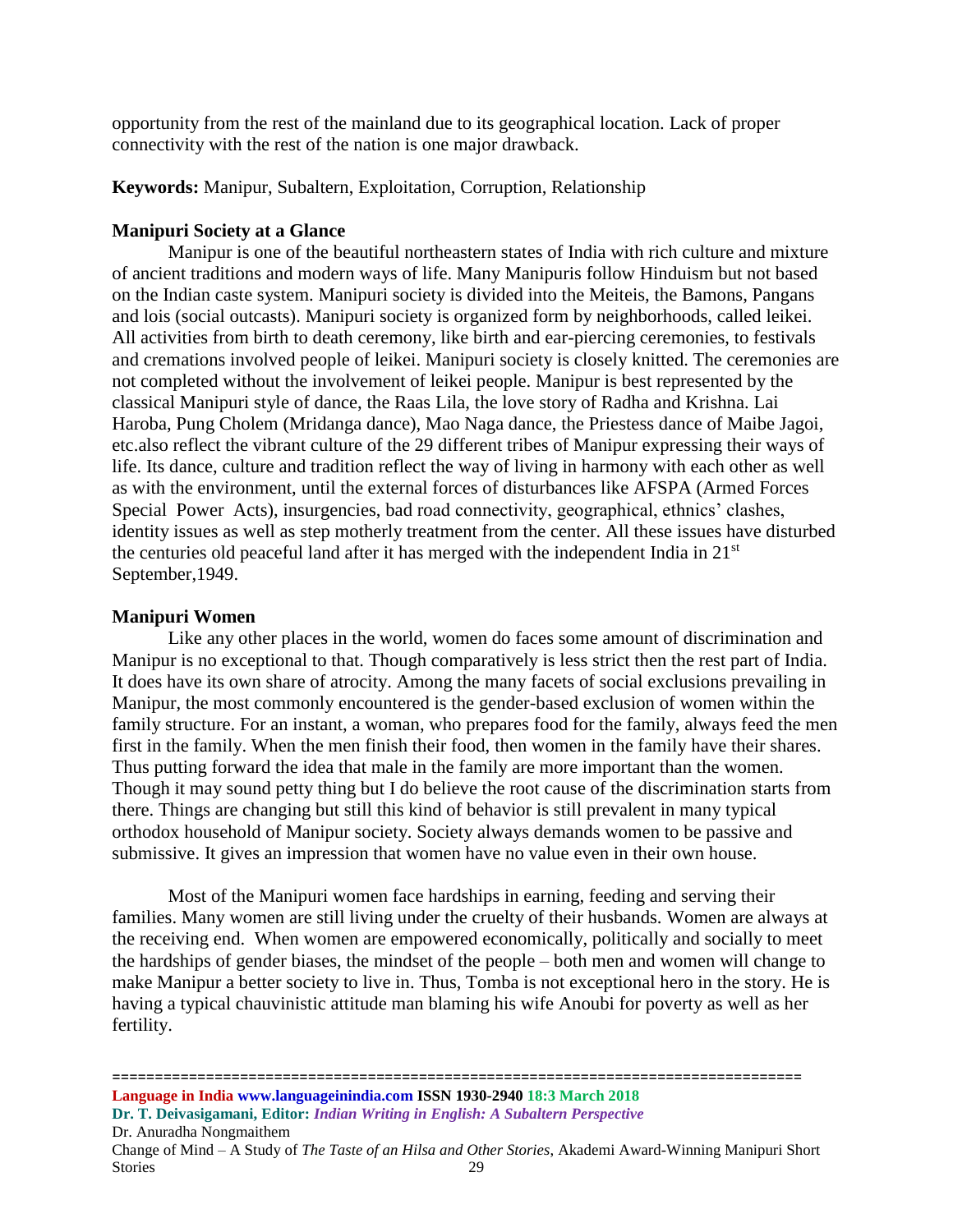# **The Relationship of Tomba and Anoubi**

Husband and wife is a core component member of any society. The role play by both differs but to make a beautiful home both needs to sacrifice and give their full love and cooperation to the family. The protagonist of the short story is not from a high class of the society but from a very poor family, a farmer. Tomba, father of five children at other circumstances would have been a loving and understanding husband as well as a good father. But the poor financial circumstances had made him a bitter person.

The story opens with Tomba's wife in the advanced stage of pregnancy and there is no rice to cook in the house. When asked by her husband to go and borrow some rice from others she replied that: "we had not paid back what we borrowed from Tomal, so she felt shy of going to them and request again" (26). These words were enough for Tomba to wrath against his wife. Tomba is also in a tight situation. He could understand his wife situation, yet he was not in the proper frame of mind to understand her. He feels ashamed of beating his wife in such a situation, but hunger and frustration made him raised his hand. Without delaying further, he went to one of his uncle from his leikei to borrow some rice for his family. The act that he went out looking for some arrangement of food shows that he is a loving husband and a father. He tries to do things in whatever he can, to the extent of doing illegal work in order to provide food for the family. "Again, when he saw the five children lying on a torn mat, in front of the bed and wallowing in the midst of mosquitoes, he did not know whether he should weep or be angry" (29) . He is at the receiving end, a helpless father totally shattered by poverty.

The acute poverty became a source of anger and means of fighting with his wife. "You too have become too fertile. Every year you give birth. You are too desirous of getting children. You should have been born a cattle instead of a human. The cows and buffalos increase their values when they are fertile. But when a human becomes fertile, it is suffering." (30)

The above statement was uttered by Tomba to his wife who was at the verge of giving birth to their child. Any human who read that statement would condemn Tomba. He is comparing his wife with a cow, or cattle knowing the fact that he is equally responsible for the pregnancy. In utter frustration he has said that statement. They already have five beautiful children. A child is a joy for any parents but if you are not in the condition to look after them it becomes a burden. Throughout the story, we witness that Anoubi his wife is calmly taking all the rebuke and frustration of her husband.

#### **Colonizer vs. Colonized**

The concept of colonizer and colonized is brought into the study just to highlight the fact that British has left the country long back, but the residue still lingers within our society. Subaltern according to the Antonio Gramsci is of 'inferior ranks that are at the receiving end from their ruling masters'. Since the protagonist of the story is also a poor farmer and is at the mercy of the people and basically excluded from the society. His voices are not heard by the society or policy makers of the state or country. Ahanjao plays the role of colonizer and Tomba

================================================================================= **Language in India www.languageinindia.com ISSN 1930-2940 18:3 March 2018 Dr. T. Deivasigamani, Editor:** *Indian Writing in English: A Subaltern Perspective* Dr. Anuradha Nongmaithem Change of Mind – A Study of *The Taste of an Hilsa and Other Stories*, Akademi Award-Winning Manipuri Short Stories 30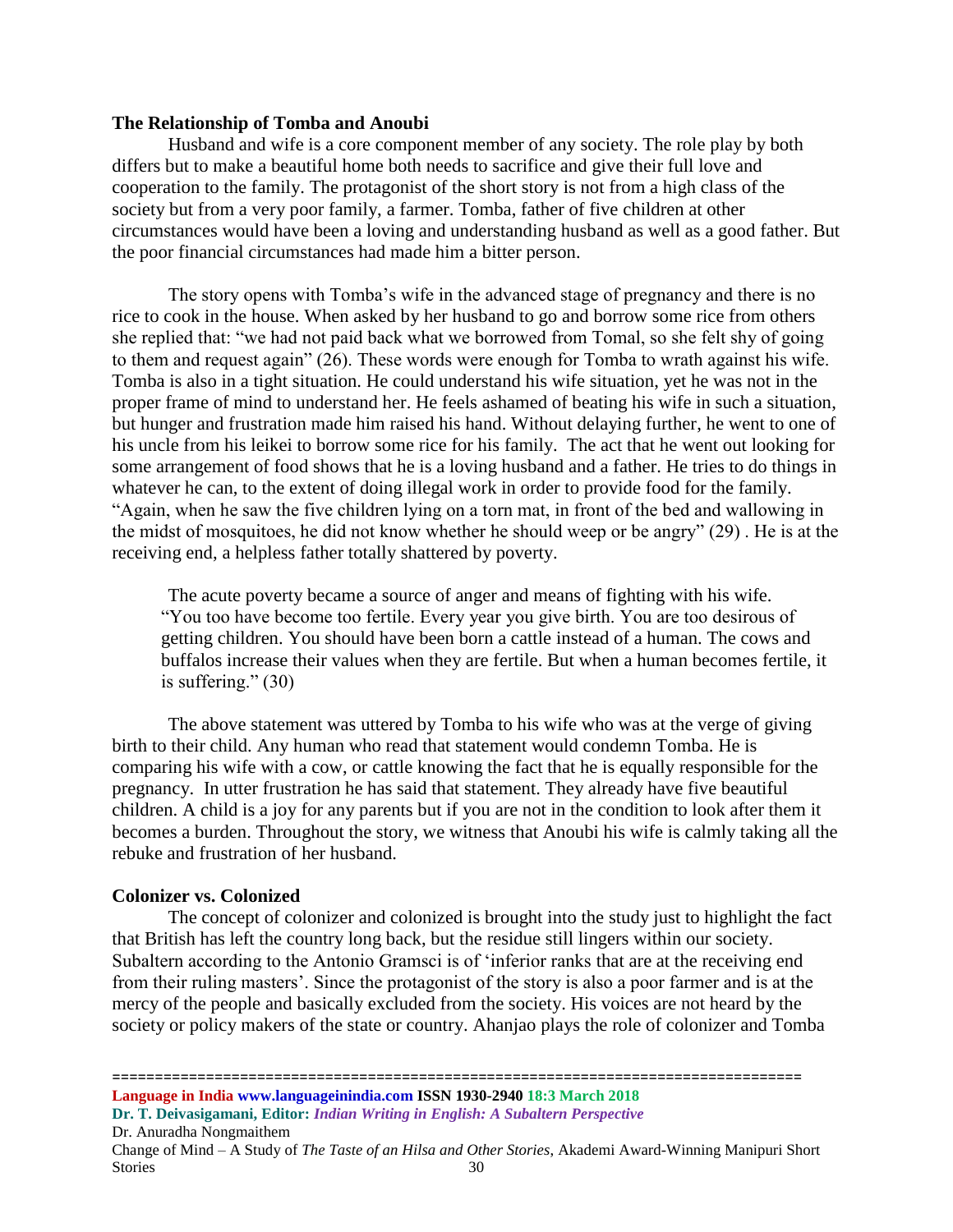is the colonized victim. When Tomba was in desperate need of some rice he went to Ahanjao to borrow some rice:

Ahanjao was at home sitting on an easy chair, on the southern side of the courtyard and was relaxing. He had been smoking a hookah. But he was lost in thought or had fallen asleep that he forgot to smoke through the pipe of the hookah even though he was holding the pipe. (26)

He requested his uncle Ahanjao stating that he will do whatever he says provided he helped him with a bag of rice since he is in acute need of rice at that moment. Ahanjao took the opportunity to used Tomba and told him that he is ready to help him provided he smuggled out "five or six *mounds* (forty kilos in Manipuri language) of tea' (27). Tomba was little apprehensive since he was already caught once, and the case is still continuing in the court. He requested him to give some other job but Ahanjao was not ready to listen to him and sent him off saying that he should think properly and meet him again the next day. Tomba knew he cannot back off knowning the fact that if he is caught this time, he might stay in jail for the rest of his life, but he has to give in to the temptation of Ahanjao helplessly for the sake of his family. There is no way out for the poor farmer like Tomba, they are victimized like the subaltern without a voice of their own. They fall easily to the trap of the greedy landlord like Ahanjao.

#### **Corrupt Society of Manipur**

The corrupt society of Manipur is ambiguously depicted in the short story through Tomba, when he was offered to smuggle 40 kilos of tea bags at night. Tomba was a bit hesitated to do so and pleaded him to give another job. Ahanjao said smiling:

"Man, you think properly and say. What I am saying is not to create problems for you. When the whole country is suffering so much, a sum of twenty or thirty rupees is a sizable amount. When so many people do not have sufficient food for themselves, who will engage other labourers to work for them? Now –a-days, it is better not to pray for others. Are you not a man? The police is there only for man; the jail is there only for man. Be a man. Man. is there any rules that a man once caught, should be caught repeatedly? (27-28)

The lines above clearly depict the role of the so called 'big shot' in the society trying to bully the poor section of the society. Black market is all connected from top to bottom and they trap the poor people to do all the illegal business. The poor are in need of money and there is no alternate for them. Ahanjao later tries to explain Tomba that "black market is done not only by the people like you and me but also by the big people like kings and ministers. All the big bureaucrat officers are dreaming of beautiful cars and buildings at the cost of lakhs and lakhs of rupees. They are all from black money" (28). The so called 'big shot' of Manipur indulge in black market they are filling up their own bank balance at the cost of public's properties. The center is also giving a silent treatment towards the problem of Northeast states like the Manipur government who are dumb and deaf towards the under-privileged section of the society. The main focus of the short story is how ultimately Tomba fall the victim of the corrupt society, making him to do the illegal things for survival. There are many places in village of Manipur,

**Language in India www.languageinindia.com ISSN 1930-2940 18:3 March 2018 Dr. T. Deivasigamani, Editor:** *Indian Writing in English: A Subaltern Perspective* Dr. Anuradha Nongmaithem Change of Mind – A Study of *The Taste of an Hilsa and Other Stories*, Akademi Award-Winning Manipuri Short Stories 31

=================================================================================